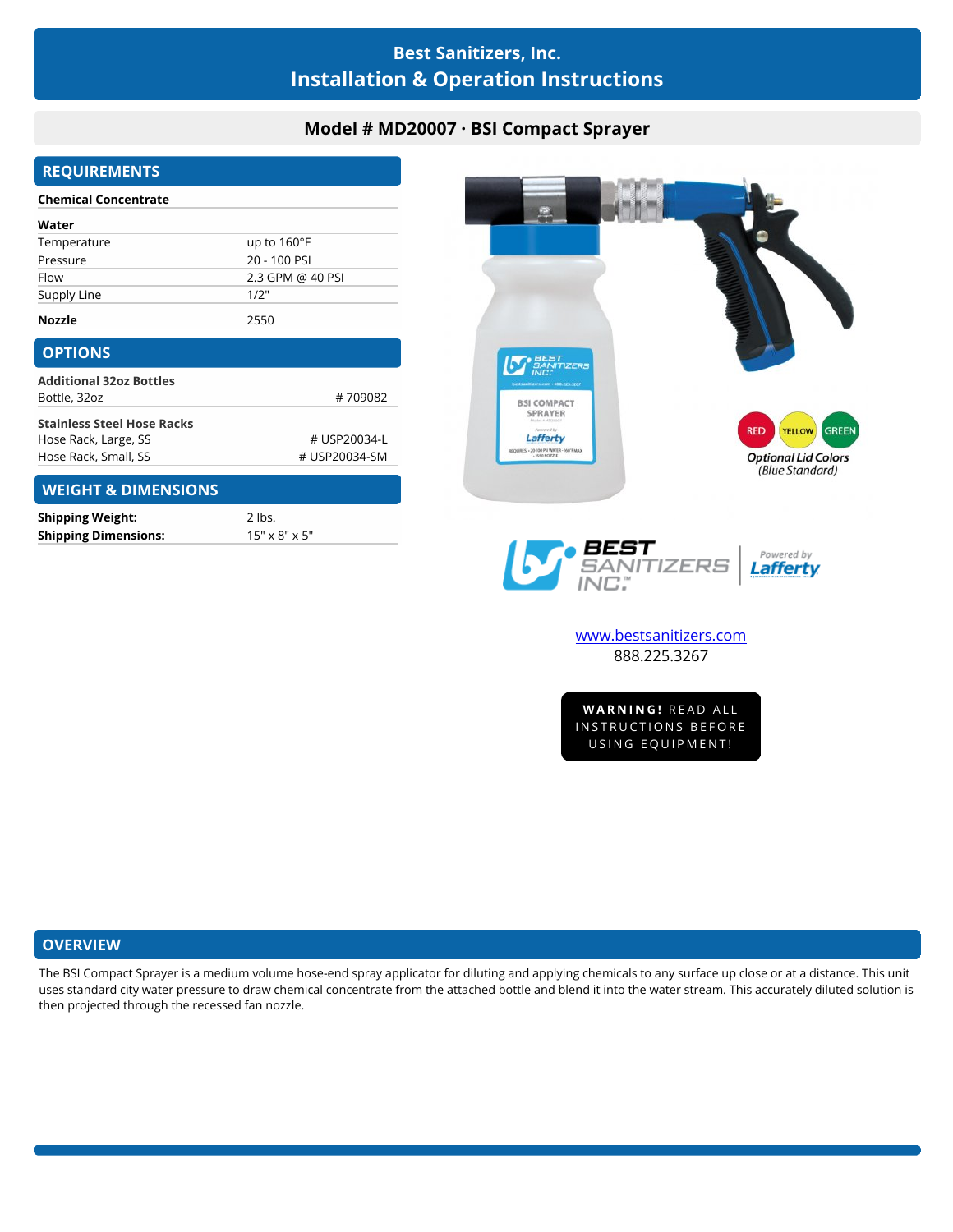### **SAFETY & OPERATIONAL PRECAUTIONS**

- **When connecting to a potable water supply follow all local codes for backflow prevention.**
- For proper performance do NOT modify, substitute nozzle, hose diameter or length.
- Manufacturer assumes no liability for the use or misuse of this unit.
- Wear protective clothing, gloves and eye wear when working with chemicals.
- Always direct the discharge away from people and electrical devices.
- Follow the chemical manufacturer's safe handling instructions.
- NEVER mix chemicals without first consulting chemical manufacturer.

### **TO INSTALL (REFER TO DIAGRAM ON NEXT PAGE)**

**If you are connecting to a potable water supply follow all local codes for backflow prevention.**

- 1. Connect garden hose gun to a standard garden hose.
- 2. Select and install metering tip.
- 3. Fill or partially fill bottle with chemical concentrate and attach bottle to foamer. Do NOT over tighten.

#### **Set the chemical dilution ratio by threading one of the color coded metering tips into each chemical check valve. See chemical labels for dilution ratio recommendation or consult your chemical supplier.**

- For the strongest dilution ratio do NOT install a colored metering tip.
- The dilution ratios in the metering tip chart are based on water thin chemicals with a viscosity of 1CPS.
- **Thicker chemicals will require a larger tip than the ratios shown in the chart.**
- Application results will ultimately determine final tip color.
- Select the tip color that is closest to your desired chemical strength and thread it into the tip holder. DO NOT OVER TIGHTEN.
- Push the chemical tube over the check valve barb and place the strainer in the chemical concentrate.

#### **TO OPERATE**

- 1. Unscrew the bottle lid, install the selected colored metering tip, add chemical concentrate to the bottle and re-attach. Do not over tighten.
- 2. Connect to a standard garden hose.
- 3. Hold the garden hose gun and direct the discharge in a safe direction. Pull the trigger to begin application.
- 4. Make final metering tip adjustments based on application results. Try the next larger sized metering tip until the results are acceptable. In some cases when the chemical is very thick you may have to dilute it slightly.
- 5. When application is complete, release the trigger.
- 6. To rinse, quick disconnect the bottle from the gun and rinse before the chemical dries.

#### **Metering Tip Selection Chart Metering Tip Color Oz. per Min. Example: Dilution Ratio @ 40 PSI** Brown | 0.56 526:1 Clear 0.88 335:1 Bright Purple 1.38 213:1 White | 2.15 | 137:1 Pink 2.93 100:1 Corn Yellow 3.84 77:1 Dark Green  $\vert$  4.88 60:1 Orange | 5.77 51:1 Gray | 6.01 | 49:1 Light Green | 7.01 | 42:1 Med. Green 8.06 37:1 Clear Pink  $\begin{vmatrix} 9.43 & 31:1 \end{vmatrix}$ Yellow Green 11.50 26:1 Burgandy 11.93 25:1 Pale Pink | 13.87 | 21:1 Light Blue | 15.14 | 19:1 Dark Purple | 17.88 | 16:1 Navy Blue | 25.36 | 12:1  $Clear Aqua$   $28.60$  10:1 Black | 50.00 | 6:1 No Tip Ratio Up To:  $\vert$  5.0:1 The dilution ratios above are approximate

values. Due to chemical viscosity, actual

### dilution ratios may vary.

**Metering Tip Selection Formula**

|  |  | (GPM x 128) / Dilution Ratio = Oz per Min |  |
|--|--|-------------------------------------------|--|
|--|--|-------------------------------------------|--|

| <b>Flow Rate Chart</b> |  |  |
|------------------------|--|--|
| <b>Flow Rate</b>       |  |  |
| <b>GPM</b>             |  |  |
| 2.30                   |  |  |
| 2.57                   |  |  |
| 2.82                   |  |  |
| 3.04                   |  |  |
| 3.25                   |  |  |
| 3.45                   |  |  |
| 3.64                   |  |  |
|                        |  |  |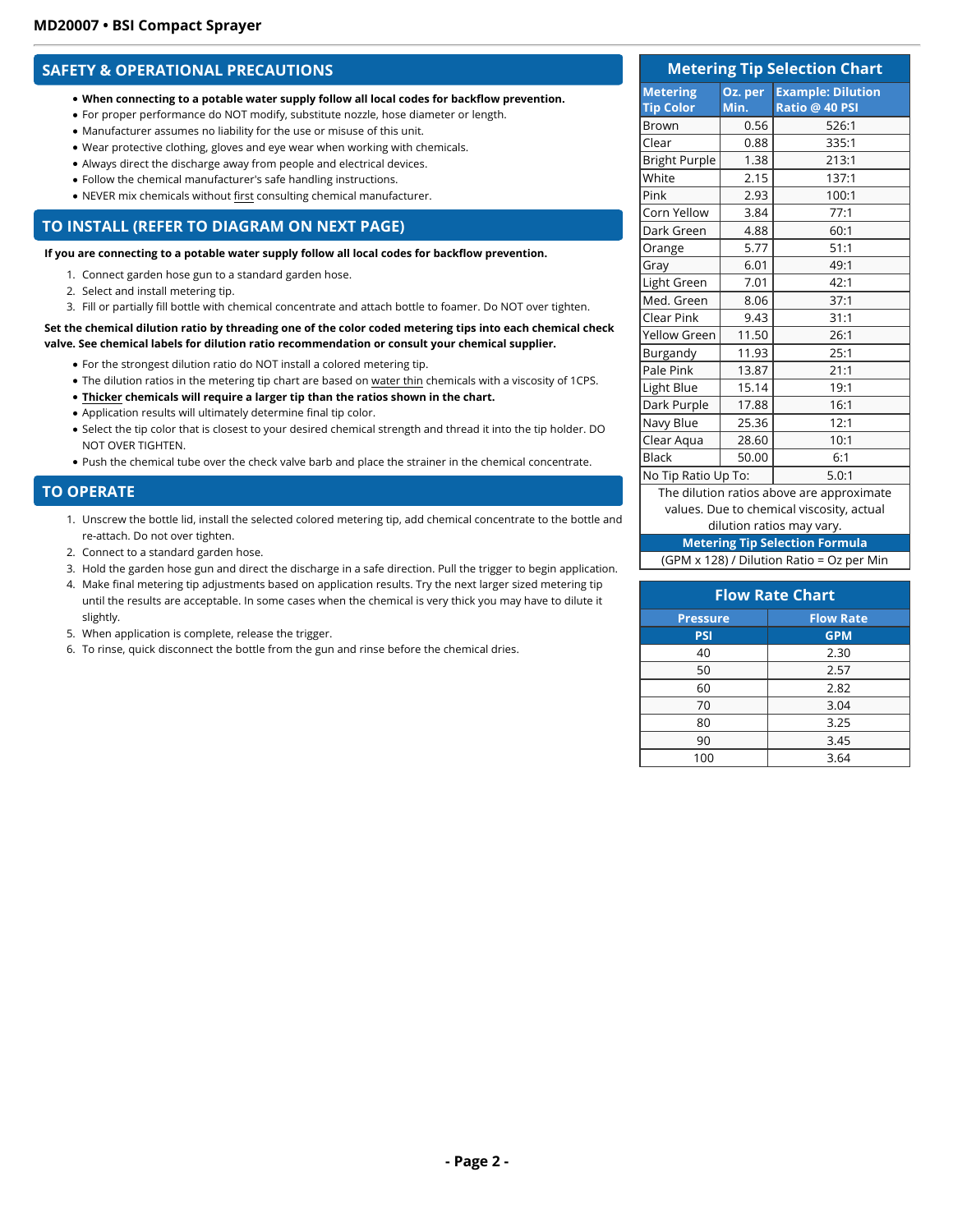